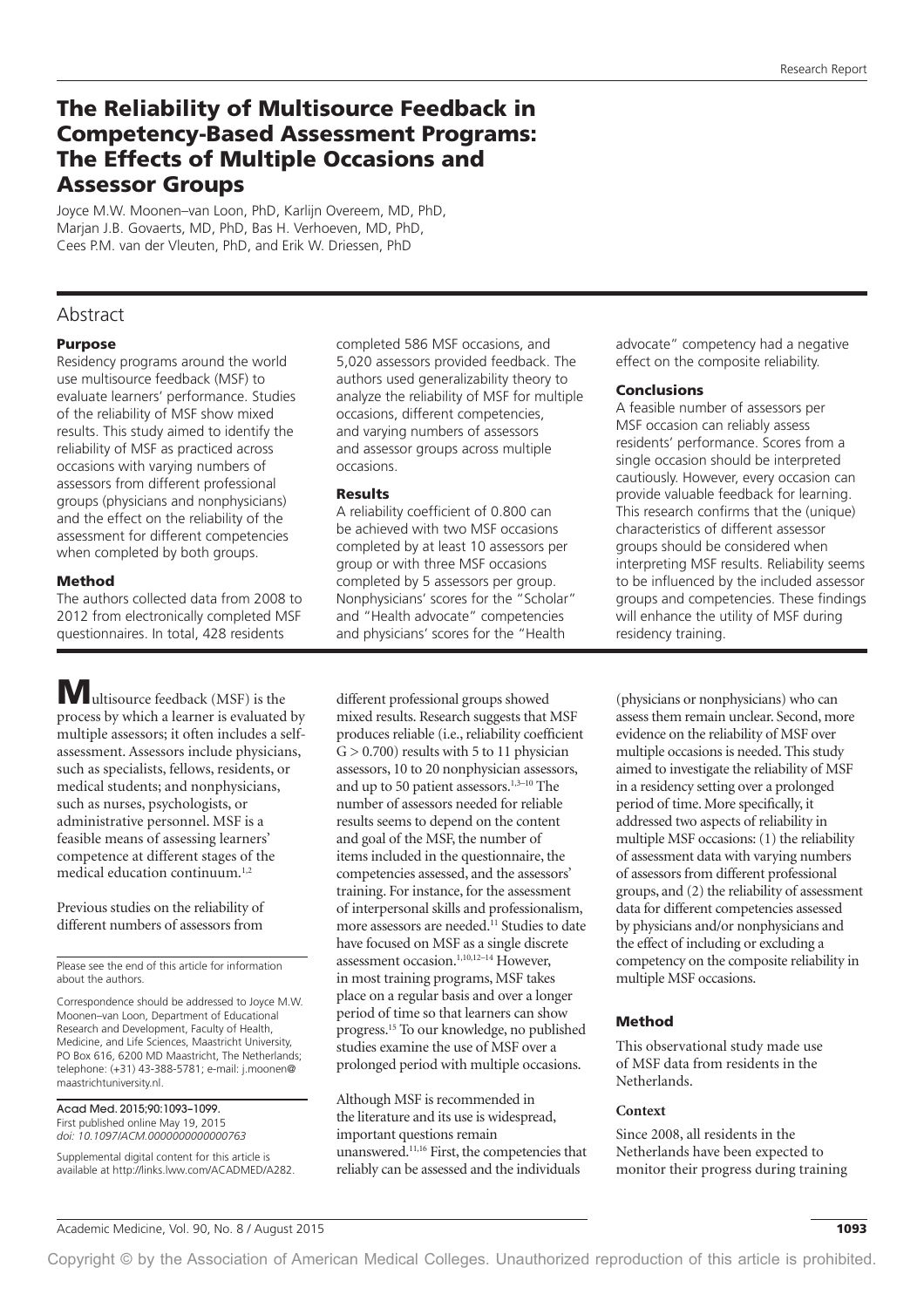with the use of different workplace-based assessment tools, including MSF.15,17 The required frequency, number of assessors per group (physicians or nonphysicians), and total number of MSF occasions differ between specialties and hospitals. In general, guidelines recommend that residents invite at least six assessors per group. In practice, the resident and his or her supervisor determine together the timing of the MSF and the actual number of assessors per group invited to provide feedback. Residents seek MSF only in the specialty of their training.

The feedback provided by the MSF is used to establish appropriate learning goals and can, aggregated with other sources of information, lead to remediation when a resident performs poorly. If no progress is detected after remediation, faculty can decide to end the resident's program. Narrative feedback increases the concreteness of the evaluation and provides examples that help to motivate the resident to change his or her actual behavior.<sup>18</sup> Because MSF is part of an overall assessment system and thus represents only one element in the program, faculty making pass/fail decisions may use information from the MSF, but a resident will never fail on the basis of a single poor MSF evaluation.

#### **Data collection**

Data collection took place between September 2008 and November 2012. Residents from 12 specialties in 50 hospitals in the Netherlands, both academic and nonacademic, consented to provide their anonymous data for research analysis. We retrieved these data from an electronic portfolio. The institutional review board of the Netherlands Association of Medical Education approved the study. Participating specialties were pediatrics, gynecology, anesthesiology, pulmonology, ophthalmology, emergency medicine, cardiology, ENT (ear, nose, throat), clinical chemistry, clinical genetics, immunology, and pathology. Residents in other specialties used different MSF tools; therefore, they were not included in this study.

#### **MSF questionnaire and procedure**

Residents initiate each MSF occasion by electronically inviting supervisors, peers, coworkers, and/or nurses from their working environment. Every

invited assessor receives an e-mail with an explanation of the goal of the MSF, instruction on how to fill out the questionnaire, and a link to the electronic questionnaire itself. The group of physicians includes clinical specialists and other residents. The group of nonphysicians includes all other assessors, who may be nurses, outpatient clinic personnel, physiotherapists, psychologists, etc. Patients may be invited, but we did not include their feedback in this study. Residents are also asked to fill out a self-assessment.

After finishing the MSF, the resident and his or her supervisors receive a report with the anonymized results. The report includes all narrative feedback and the average, minimum, and maximum score that the assessors gave to each item, the number of assessors who completed each item, and the resident's self-assessment score. Furthermore, the report presents a graphic comparison of the resident's selfassessment score and the mean assessors' scores for each competency. After receiving the feedback report, a supervisor discusses the results with the resident during a regular progress meeting.<sup>15</sup>

The MSF questionnaires used in the specialties included in this study are based on the CanMEDS competencies (roles), with different versions for physicians and nonphysicians.17 Depending on the professional group to which the assessor belongs, the questionnaire presented is tailored to the presumed knowledge of the assessor in relation to the resident. Although questionnaire content differs between assessor groups, both versions (the physician version and the nonphysician version) cover all seven CanMEDS competencies. The physician questionnaire is composed of 36 items and the nonphysician questionnaire of 30 items, and both are based on questionnaires described in the MSF guidelines for residents in the Netherlands.19 Every competency is assessed by several items rated on a scale from 1 (completely disagree) to 5 (completely agree), according to the resident's performance. Assessors are asked to evaluate the resident's performance on the basis of what they would expect from a practicing physician, which is the end level of training. Each item may be linked to several competencies. See Appendix 1 and Supplemental Digital Appendix 1

(at http://links.lww.com/ACADMED/ A282) for examples of the questionnaires.

#### **Data analysis**

We extracted data for all residents in the participating specialties and hospitals and analyzed those records with SPSS 19 (IBM SPSS Statistics for Windows, Version 19.0. Armonk, New York). In total, 569 residents completed 821 MSF occasions with a minimum of 2 assessors (in total) between September 2008 and November 2012. Providing feedback were 7,408 assessors, yielding an average of 9.023 assessors per occasion. On average, assessors gave valid (i.e., excluding "unable to evaluate") responses to 81% of the items using the five-point scale.

For this study, we only included those occasions and assessor groups in which at least four respondents per assessor group answered at least 50% of the items included in the MSF questionnaire. With these parameters, our dataset included 2,946 physicians and 2,074 nonphysicians who assessed 428 residents in a total of 586 MSF occasions, leading to an average of 8.567 assessors per occasion. Residents finished an average of 1.369 occasions in total. This relatively low number of MSF occasions per resident is due to the fact that a number of specialties included in the dataset only started using the electronic MSF questionnaire in 2010 or 2011, rather than in 2008 when others did and we began our data collection.

For all questionnaires, we calculated an overall mean score as well as a mean score per competency. Also, we split the data into two sets—one including assessments by physicians only and the other including assessments by nonphysicians only. For each of these sets, we present the same data as we do for the complete dataset.

#### **Reliability analysis**

Generalizability theory takes into account different sources of variance, such as variance of the cases, variance of the assessors, and interactions between the case and the assessor. Thus, it is a useful framework for estimating reliability in complex performance assessments.<sup>20</sup> Generalizability analysis can be used to determine the number of assessors within an occasion necessary to reliably differentiate between the competence levels of the residents across the whole training program. Furthermore, it

1094 Academic Medicine, Vol. 90, No. 8 / August 2015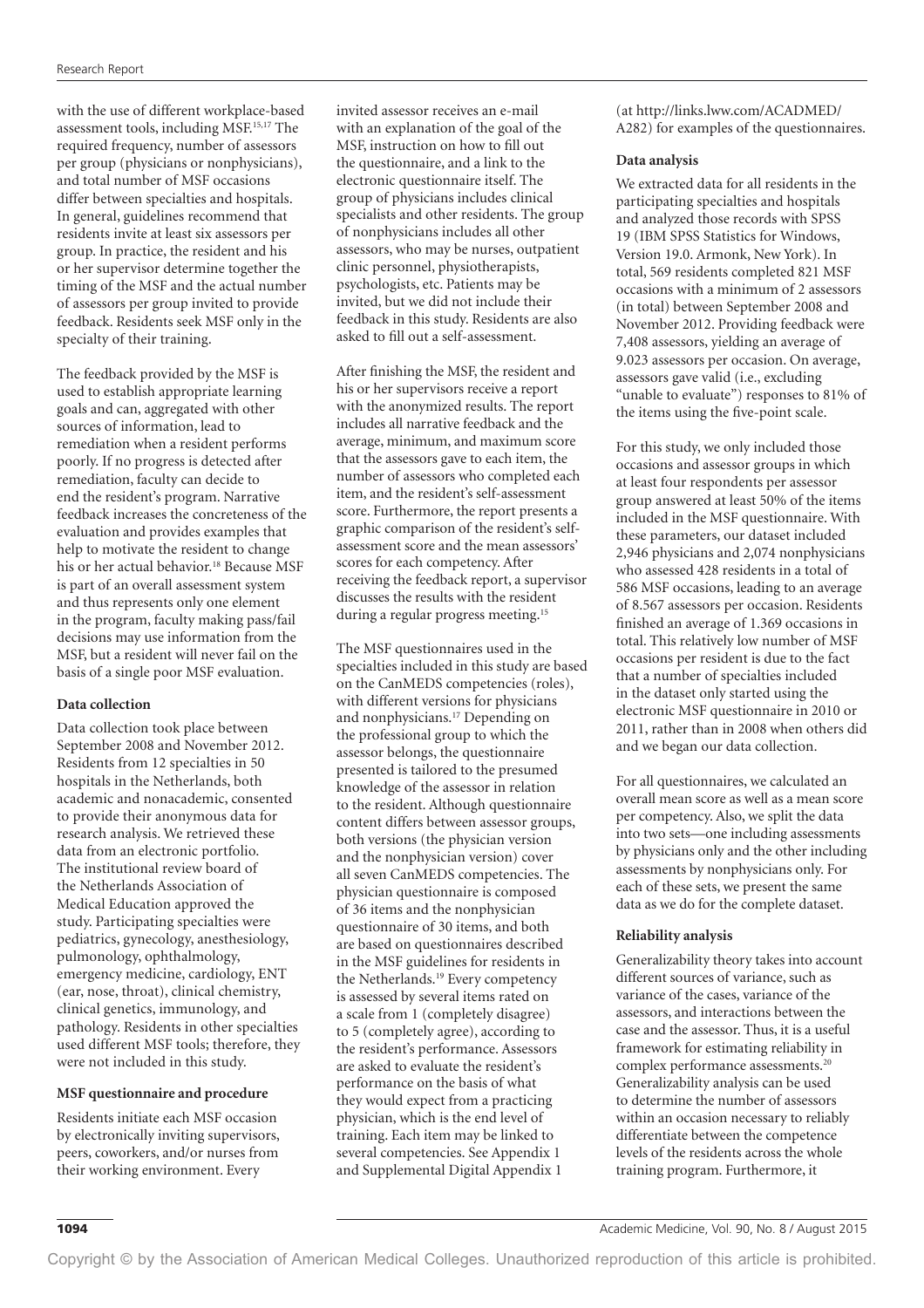allows investigators to determine which competencies can be assessed through MSF most reliably and by which assessors. The generally accepted threshold for high-stakes judgments in MSF is a generalizability coefficient (G) of  $0.800$ <sup>21</sup> However, a less stringent threshold of G > 0.700 has been accepted in real-world settings like residency training.<sup>3,8,22,23</sup>

The structure of the dataset determines the design of the generalizability analysis. Our dataset was a completely naturalistic, unbalanced design in which the residents (*p*) each had a unique MSF occasion (*o*). In every occasion, a set of assessors gave their scores, leading to an overall mean score (*i*) of all items assessed on the fivepoint Likert scale. Each assessor belongs to one of the professional groups (*r*), physician (*m*) or nonphysician (*n*). For each professional group, we estimated the variance components using ANOVA SS1 (analysis of variance within groups sum of squares). In our study design, the mean scores are nested within the occasions within residents, *i:o:p*. The dataset contains longitudinal data, which means that, for each resident, we included assessments from multiple years of their training. Because we used the model to differentiate between the competence levels of the residents across the whole training program and because assessors were asked to assess each resident's performance on the basis of what they would expect from a practicing physician (i.e., the end level of training), we did not incorporate the year of training in the model.

We estimated the reliability of an MSF occasion that included two professional groups using multivariate generalizability theory. In multivariate generalizability theory, each object of measurement has multiple universe scores, each of which is associated with a condition of one or more fixed facets, and a random-effects variance components design is associated with each fixed condition.<sup>24</sup> Composite scores are calculated using the universe and error scores of the individual assessor groups. Using notations for the MSF occasions, we used the multivariate model *i*<sup>•</sup>: $o$ **<sup>•</sup>**: $p$ **<sup>•</sup>**, in which each assessor belongs to a professional group (*r*). The nesting *o:p* is crossed with the fixed multivariate variable *r*, whereas the facet *i* is nested within the fixed multivariate variable *r*. Thus, for this model, the variance component design is *i:o:p*, the covariance component design is *o:p*, and the univariate counterpart

is  $i:((o:p) \times r)$ . With this model, we can estimate the multiple universe score variances and covariances across subtests and error score variances. The error score covariances are zero because of independent sampling of items and assumptions about uncorrelated residual effects.25

When we use the same model with the assessors' mean scores across items related to one specific competency, we can calculate the reliability of the MSF for that particular competency. Finally, we extended the above model to incorporate the competencies in the fixed multivariate variables to investigate the effect on the composite reliability coefficient of inclusion or exclusion of the different competencies for both assessor groups.

### **Results**

#### **Reliability of MSF**

Mean scores and standard deviations across all scored items and for each competency are presented in Table 1. The estimated variance and covariance components for the residents, the residents nested in occasions and error variance, and the covariance components, for both assessor groups, are presented in Table 2. The variance component for residents, Var(*p*), accounts for a larger part of the total variance than does the component reflecting resident per occasion, Var(*o:p*), indicating that the performance of the resident has more

influence than the occasion in which the resident is assessed. The residual variance component, Var(error), accounts for the largest part of the total variance, reflecting confounding variation due to assessor effects; interaction between assessors, residents, and occasions; and unidentified sources of measurement error.

Figure 1 shows reliability coefficients as a function of the numbers of occasions and of assessors. We calculate the reliability coefficient for different numbers of occasions and of assessors with the following equation:

$$
\frac{Var(p)}{Var(p) + \frac{Var(o:p)}{N_o} + \frac{Var(error)}{N_i * N_o}}
$$

In this equation,  $N_{\rho}$  is the number of occasions and  $N_i$  is the total number of assessors. For illustration purposes, the number of assessors on the x-axis in Figure 1 is the *total* number of assessors, with an equal number of physicians and nonphysicians. Differentiating from this equal ratio might have improved the coefficient slightly. However, because the residents were advised to invite the same number of physicians and nonphysicians and our dataset shows this equality (see Table 1), we chose to maintain the ratio in the tables and figure included in this article.

Figure 1 shows that the threshold of a reliability coefficient of 0.800 can

#### Table 1

Characteristics of the Dataset Derived From Multisource Feedback Occasions of Residents' Performance, Based on the CanMEDS Competencies, The Netherlands, 2008–2012a

| <b>Characteristic</b>                    | AII<br>assessors | <b>Physician</b><br>assessors | <b>Nonphysician</b><br>assessors |
|------------------------------------------|------------------|-------------------------------|----------------------------------|
| Total number of occasions                | 586              | 477                           | 326                              |
| Total number of assessors                | 5,020            | 2,946                         | 2,074                            |
| Average number of assessors per occasion | 8.567            | 6.176                         | 6.362                            |
| Average number of occasions per resident | 1.369            |                               |                                  |
| Overall mean score (SD)                  | 4.322 (0.505)    | 4.237 (0.497)                 | 4.442 (0.491)                    |
| Medical expert: Mean score (SD)          | 4.273 (0.554)    | 4.180 (0.540)                 | 4.406 (0.546)                    |
| Communicator: Mean score (SD)            | 4.397 (0.530)    | 4.314 (0.531)                 | 4.516 (0.504)                    |
| Collaborator: Mean score (SD)            | 4.369 (0.553)    | 4.301 (0.550)                 | 4.465 (0.542)                    |
| Scholar: Mean score (SD)                 | 4.253 (0.584)    | 4.167 (0.577)                 | 4.375 (0.571)                    |
| Health advocate: Mean score (SD)         | 4.315 (0.549)    | 4.225 (0.549)                 | 4.443 (0.523)                    |
| Manager: Mean score (SD)                 | 4.285 (0.543)    | 4.204 (0.536)                 | 4.400 (0.533)                    |
| Professional: Mean score (SD)            | 4.391 (0.505)    | 4.314 (0.502)                 | 4.501 (0.489)                    |

a The data included here are shown by assessor group (physician versus nonphysician) and include only those assessments for which at least four respondents per assessor group gave a valid response (i.e., excluding "unable to evaluate" responses) to at least 50% of the items. Abbreviation: SD indicates standard deviation.

Academic Medicine, Vol. 90, No. 8 / August 2015 1095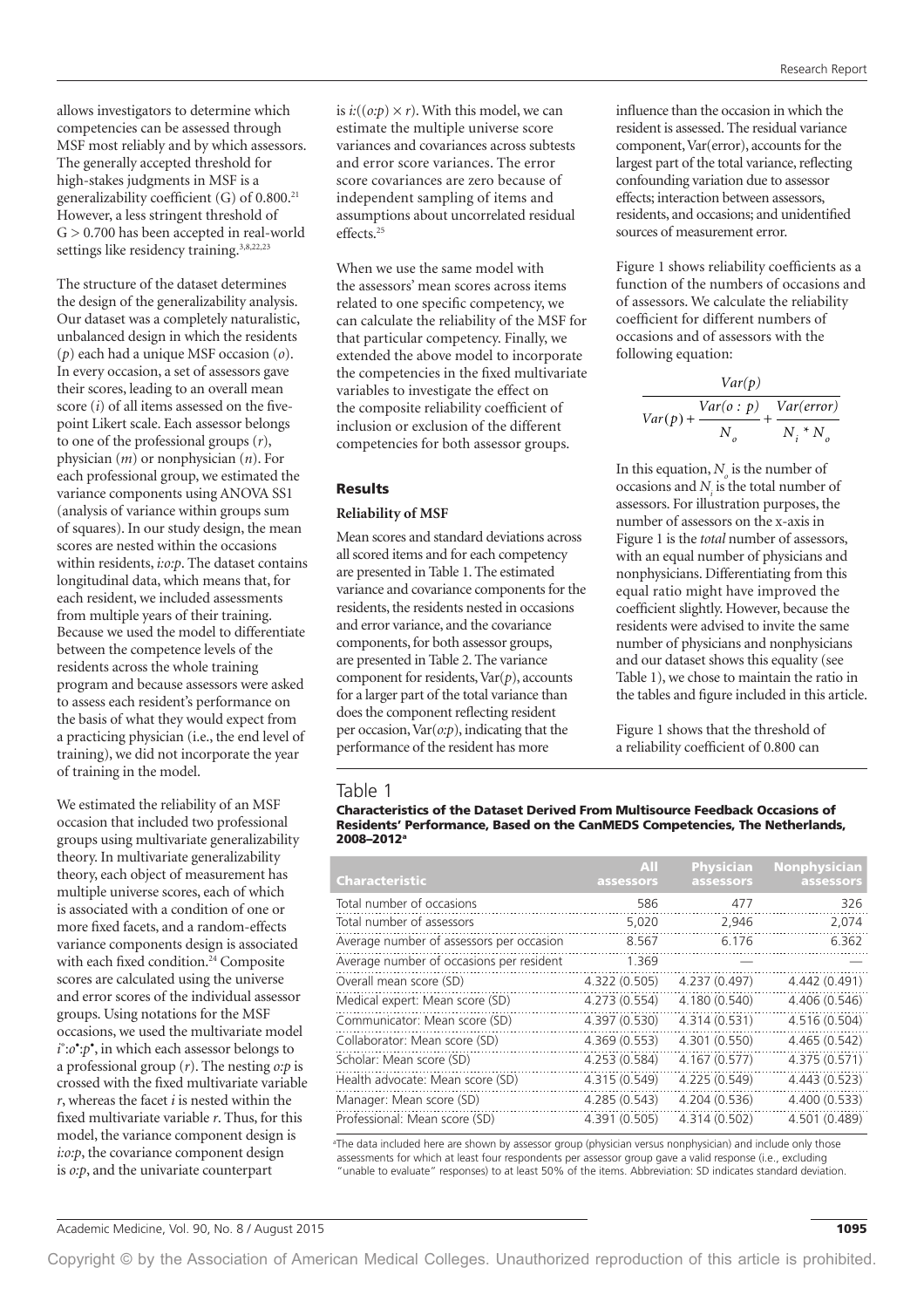## Table 2

Estimated Variance and Covariance Components of Residents, Var(*p*), and Residents Nested in Occasions, Var(*o:p*), by Assessor Group, From a Study of Multisource Feedback Occasions of Residents' Performance, Based on the CanMEDS Competencies, The Netherlands, 2008–2012

|                  | <b>Physician</b><br>$\overline{ass}$ essors $(m)$ |         | <b>Nonphysician</b><br>$\overline{$ assessors (n) |         |   |       | Covariance |
|------------------|---------------------------------------------------|---------|---------------------------------------------------|---------|---|-------|------------|
| <b>Component</b> | <b>Estimate</b>                                   |         | <b>Estimate</b>                                   |         |   | m     |            |
| Var(p)           | 0.041                                             | 16.769% | 0.027                                             | 11.291% | m |       | ገ በ49      |
| Var(o:p)         | 0.028                                             | 11 449% | 0 0 1 4                                           | 5.707%  |   | 0 049 |            |
| Var(error)       |                                                   | 71 792% |                                                   | 83 002% |   |       |            |

be achieved with two MSF occasions completed by a minimum of 10 assessors per professional group (or 19 assessors in total), or with three occasions completed by at least 5 assessors per group (or 10 in total). When a minimum of four occasions are combined, the generalizability coefficient is 0.800, with 4 physician and 3 nonphysician assessors (7 in total).

#### **Reliability of MSF for different competencies**

To estimate the reliability of scores in each competency by assessor group, as stated in our second research question, we fixed the number of assessors per group

at 6, as it is the recommended number of assessors according to the literature.26 We first determined the reliability for each of the competencies separately (see Table 3). When using three MSF occasions, the reliability coefficient for five competencies is greater than 0.800. For two competencies, more assessors are needed to obtain reliable results: The "Scholar" competency needs at least 7 assessors per group, and the "Health advocate" competency needs at least 11.

However, because MSF assesses all competencies simultaneously, we also calculated the effect of including or

excluding competencies for physician and/or nonphysician assessors on the composite reliability coefficient of MSF scores. Although the separate reliability coefficient of the "Scholar" competency is below the threshold, we found that including the assessment of this competency by physician assessors, next to the five competencies with a reliability coefficient of at least 0.800, leads to an increase in the composite reliability coefficient. We achieved the highest composite reliability coefficient (0.899) when physicians assessed all competencies except "Health advocate," and nonphysicians assessed all competencies except "Health advocate" and "Scholar."

#### **Discussion**

Our study aimed to identify the reliability of MSF as practiced across multiple occasions with varying numbers of assessors from different professional groups (physicians and nonphysicians) and the effect on the composite reliability of the assessments for different competencies when completed by both groups. In this multicenter, multispecialty



Figure 1 Reliability coefficients as a function of the numbers of occasions and of assessors, in a study of multisource feedback assessments of residents' performance, based on the CanMEDS competencies, The Netherlands, 2008 to 2012. For different total numbers of assessors (*Ni* ), where the number of physician and nonphysician assessors is equal, the lines show the reliability coefficients for various numbers of occasions (*No* ).

Copyright © by the Association of American Medical Colleges. Unauthorized reproduction of this article is prohibited.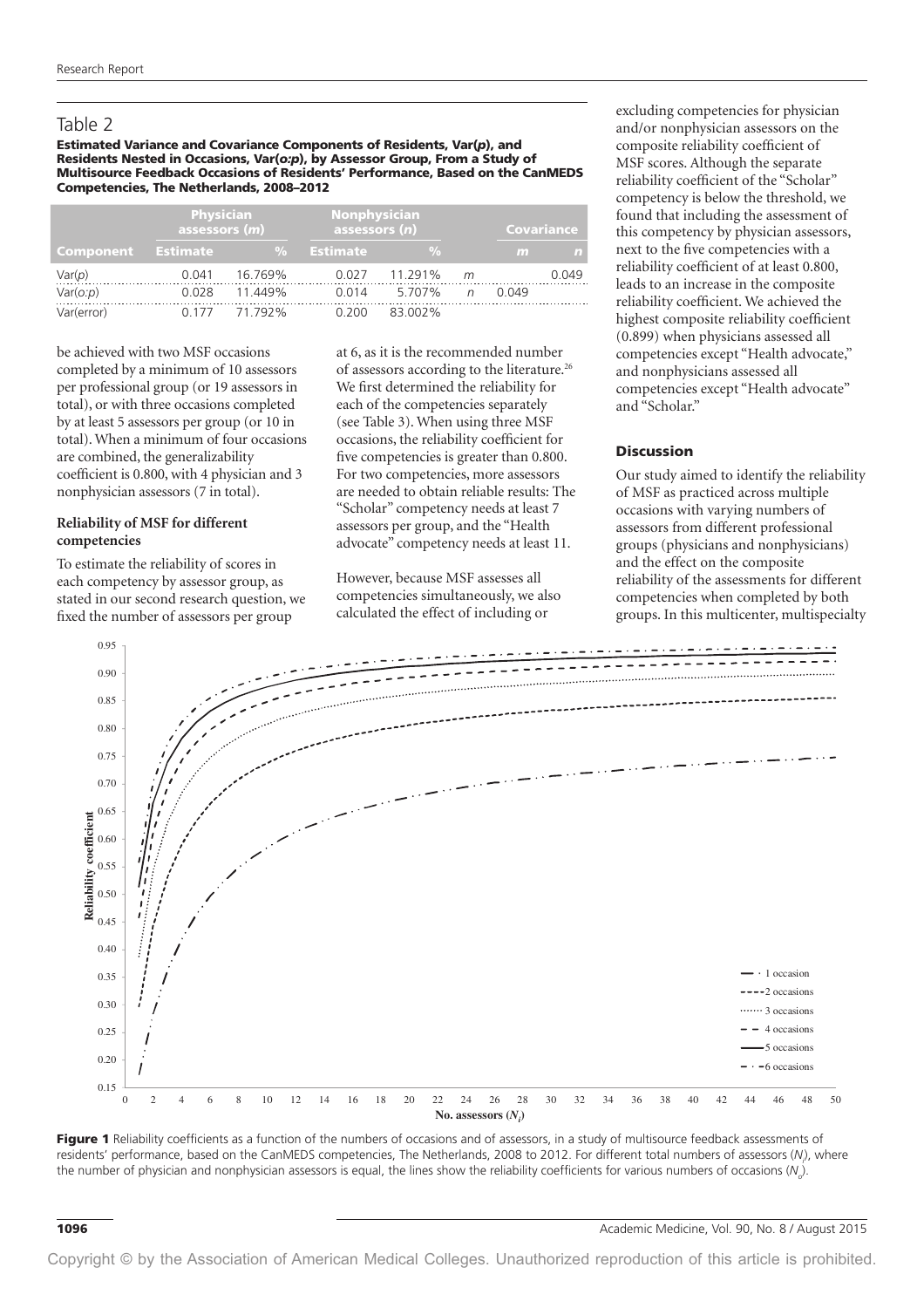## Table 3

#### Reliability Coefficients and Standard Errors of Measurement (SEM) for the CanMEDS Competencies, From a Study of Multisource Feedback Occasions of Residents' Performance, The Netherlands, 2008–2012a

| <b>Competency</b> | <b>Reliability</b><br>coefficient | <b>SEM</b>                                  |
|-------------------|-----------------------------------|---------------------------------------------|
| Medical expert    | 0.821                             | 0.100                                       |
| Communicator      | 0.828                             | 0.097                                       |
| Collaborator      | 0.841                             | 0.100                                       |
| Scholar           | 0.790                             | 0.112                                       |
| Health advocate   | 0 746                             | 0 103                                       |
| Manager           | 0.842                             | 0 099                                       |
| Professional      | 0.831                             | $(1)$ $\cap$ <sup><math>\alpha</math></sup> |

a Included are those data with at least three multisource feedback occasions with six physician and six nonphysician assessors.

study, we analyzed the reliability of MSF used over a prolonged period of time, by taking into account the number of occasions, the number of assessors per professional group, and the different subsets of competencies assessed. Our findings provide new and unique insights into how we might improve the feasibility and reliability of MSF by revealing the number of assessor–occasion combinations required to achieve sufficient reliability.

Addressing our first research question, when we combined different MSF occasions over a prolonged period, fewer assessors were necessary per occasion. We achieved a reliability coefficient of 0.800 with two MSF occasions completed by a minimum of 10 assessors per professional group; at least 5 assessors per group were needed if three occasions were completed, and 4 assessors were needed if four occasions were completed. We believe that all residency programs will be able to reach the recommended target of at least three MSF occasions with at least 6 physicians and 6 nonphysicians each.<sup>26</sup> Similarly, two to three occasions are feasible in longitudinal integrated clerkships or in assessment programs that evaluate different clerkships in undergraduate programs.27,28

In our study, we were not able to achieve reliability greater than 0.800 on the basis of a single MSF occasion. However, our results indicate that a reliability coefficient of 0.700 can be achieved with

at least 25 assessors: 11 (or 10) physicians and 14 (or 15) nonphysicians. These findings are consistent with those in the literature, which indicate that the less strict threshold of 0.700 can be achieved with 5 to 11 physicians and 10 to 20 nonphysicians.1,3–10 However, our data also show that in practice these numbers were not realized by most of the residents who participated in this study. Although every MSF occasion may generate valuable feedback for residents, our results clearly indicate that high-stakes judgments (e.g., the decision to continue an individual's residency training) should be based on multiple MSF occasions. Acceptable reliability will not be achieved by a single MSF occasion. Therefore, the summative results of a single MSF occasion should be interpreted carefully for high-stakes decisions. Also, for other reasons, such as the opportunity to measure progress in assessments, a combination of different MSF occasions and workplace-based assessment tools should be used.17,29

Crossley and Jolly<sup>16</sup> emphasized the importance of investigations into the capability of assessor groups to evaluate aspects of performance. They state that "for the same reason that no single assessment method can encompass all of clinical competence, it is clear that no single professional group can assess it either." Previous MSF studies have demonstrated that nonphysicians can reliably evaluate aspects of humanistic and psychosocial care, as well as coworker collegiality and communication.<sup>1</sup>

Regarding our second research question, we found that both physicians and nonphysicians do not seem to be able to reliably assess the CanMEDS "Health advocate" competency using the current MSF questionnaire. A possible explanation might be that behaviors within this competency are less familiar and less frequently observed. Further, our results demonstrate that nonphysicians are not capable of reliably assessing professional development with respect to the CanMEDS "Scholar" competency, which is probably due to the fact that familiar behavior in this competency is less concrete and is observed less frequently. Initially, some educators may be surprised to learn that nonphysicians are able to reliably assess many aspects of clinical performance. Assessors, however, use various sources of information to make their judgment, such as shared

patients, medical records, referral letters, and feedback from others,<sup>30</sup> which could explain the fact that nonphysicians are able to reliably assess most of the CanMEDS competencies. As a result, they may have valuable input for high-stakes decision making on professional development.

However, as in other studies of MSF in medical education, our study also found differences in evaluations between assessor groups.14 For all competencies, nonphysicians were significantly more lenient than their physician colleagues. This finding implies that educators should pay more attention to training for all assessors to minimize leniency in ratings and to optimize the setting of the evaluation to allow for honest and accurate assessments. Furthermore, although the questionnaires we used for all assessors were based on the same set of competencies, the exact items varied to fit the expected capability and ability of the different assessor groups to observe residents' performance. This variation also might contribute to the observed difference in scores.

An important limitation of our study is that we conducted it within the context of residency training in the Netherlands; therefore, our results may not be automatically extrapolated to other settings. Also, our data show high mean scores, which might lead to a skewed dataset. A psychometric limitation is our study's violation of the local independence assumption in generalizability theory. The assessors might be seen as independent, but the occasions are not, because every MSF occasion is meant to influence the object of measurement. However, this is true for virtually all reliability studies of workplace-based assessments. In our study, we accepted this violation because the object was differentiation between competence levels of residents across the whole training program. Another limitation is our calculation of the reliability of the assessments of each competency. We chose this method because residents' performance is monitored and assessed on the basis of all the competencies. Because all competencies are assessed simultaneously, correlation and overlap between the competencies can be expected, and conclusions should be interpreted with caution. To overcome this limitation, we also calculated the effect of including or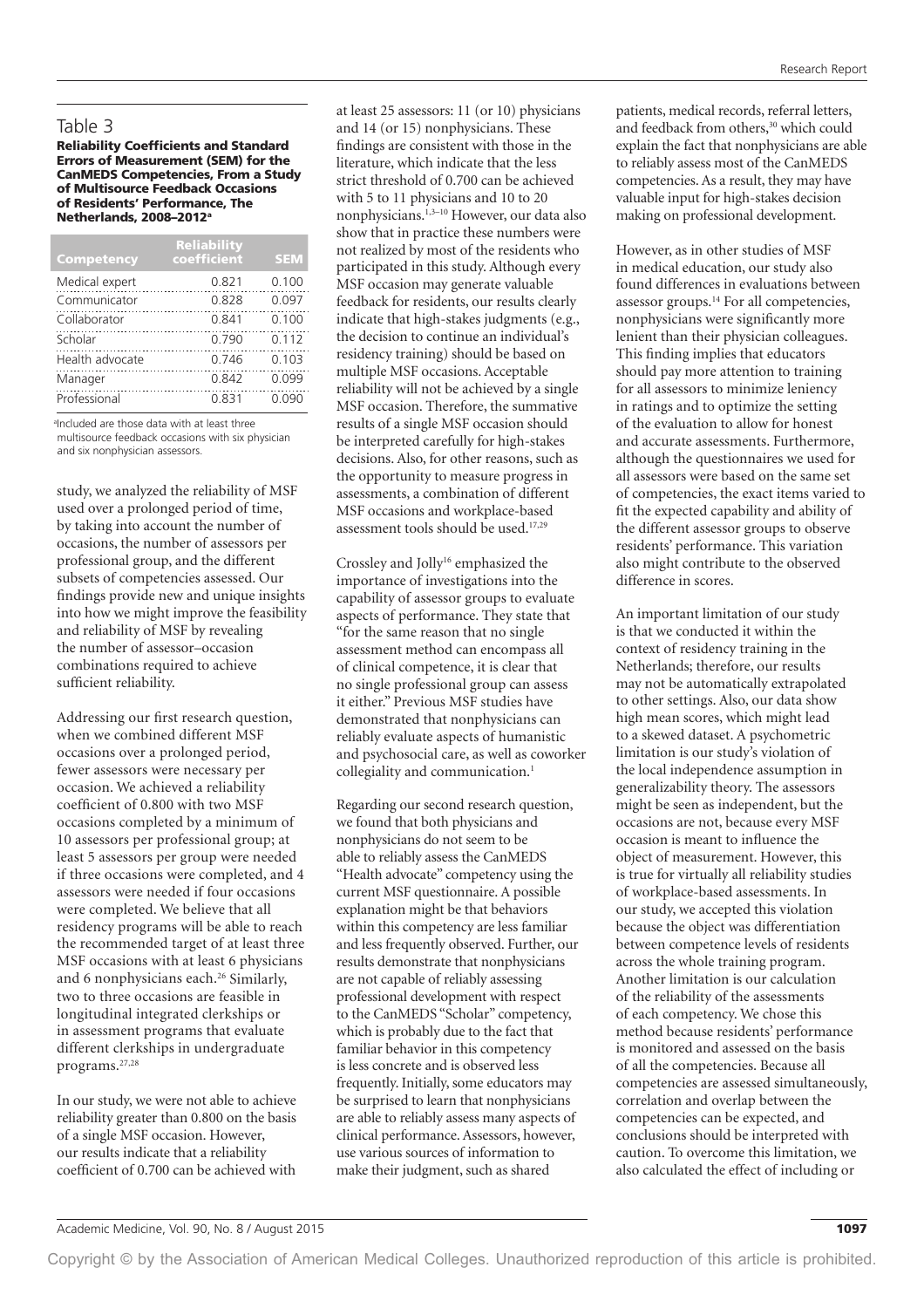excluding competencies for physicians and/or nonphysicians on the composite reliability coefficient of MSF scores.

We consider the large sample size and the fact that our study included MSF assessments of residents from a broad range of specialties and hospitals as important strengths of our research, increasing its external validity. Second, the anonymity of the assessor ratings reduces the likelihood of socially desirable answers. Because participation in MSF was mandatory for all residents, we believe the true range of performance is represented in our data. Future research should investigate whether differences in assessments and reliability exist across specialties and hospitals. It also should examine the effect of patients' views<sup>1,5-10</sup> on the reliability of multiple MSF occasions and determine whether that inclusion necessitates fewer assessors or occasions for reliable judgments. If multiple MSF occasions are to be used for assessment, future research should investigate which competencies are best assessed by patients. Further exploration of how to attune MSF questionnaires to various assessor groups (rater sources) as well as of which assessor can best assess which competencies might lead to more adequate questionnaires and the use of MSF occasions in competencybased assessment.

In conclusion, the findings of our study provide evidence that a feasible number of assessors per MSF occasion can reliably assess a resident's performance. Scores from a single MSF occasion, however, should be treated with caution. Our research confirms that the (unique) characteristics of different assessor groups should be taken into account when interpreting MSF results. The reliability of MSF seems to be influenced by the assessor groups and the competencies included in the assessment, which should be considered when designing assessment instruments. We believe that the results from our study can contribute to the successful implementation of MSF in residency training programs.

*Funding/Support:* None reported.

*Other disclosures:* None reported.

*Ethical approval*: The study received expedited approval from the institutional review board of the Netherlands Association for Medical Education.

J.M.W. Moonen**–**van Loon is postdoctoral researcher, Department of Educational Development and Research, Maastricht University, Maastricht, The **Netherlands** 

K. Overeem is postdoctoral researcher, Department of Educational Development and Research, Maastricht University, Maastricht, The Netherlands.

M.J.B. Govaerts is assistant professor, Department of Educational Development and Research, Maastricht University, Maastricht, The Netherlands.

**B.H. Verhoeven** is pediatric surgeon, Department of Surgery, Radboud University Medical Center, Nijmegen, and assistant professor, Department of Educational Development and Research, Maastricht University, Maastricht, The Netherlands.

C.P.M. van der Vleuten is professor of education, Department of Educational Development and Research, Maastricht University, Maastricht, The Netherlands.

**E.W. Driessen** is associate professor of education, Department of Educational Development and Research, Maastricht University, Maastricht, The Netherlands.

#### References

- **1** Violato C, Lockyer J, Fidler H. Multisource feedback: A method of assessing surgical practice. BMJ. 2003;326:546–548.
- **2** Archer JC, Norcini J, Davies HA. Use of SPRAT for peer review of paediatricians in training. BMJ. 2005;330:1251–1253.
- **3** Ramsey PG, Wenrich MD, Carline JD, Inui TS, Larson EB, LoGerfo JP. Use of peer ratings to evaluate physician performance. JAMA. 1993;269:1655–1660.
- **4** Wenrich MD, Carline JD, Giles LM, Ramsey PG. Ratings of the performances of practicing internists by hospital-based registered nurses. Acad Med. 1993;68:680–687.
- **5** Woolliscroft JO, Howell JD, Patel BP, Swanson DB. Resident–patient interactions: The humanistic qualities of internal medicine residents assessed by patients, attending physicians, program supervisors, and nurses. Acad Med. 1994;69:216–224.
- **6** Ramsey PG, Wenrich MD. Use of professional associate ratings to assess the performance of practicing physicians: Past, present, future. Adv Health Sci Educ Theory Pract. 1999;4:27–38.
- **7** Hall W, Violato C, Lewkonia R, et al. Assessment of physician performance in Alberta: The physician achievement review. CMAJ. 1999;161:52–57.
- **8** Lipner RS, Blank LL, Leas BF, Fortna GS. The value of patient and peer ratings in recertification. Acad Med. 2002;77(10 suppl):S64–S66.
- **9** Davies H, Archer J. Multi source feedback: Development and practical aspects. Clin Teach. 2005;2:77–81.
- **10** Donnon T, Al Ansari A, Al Alawi S, Violato C. The reliability, validity, and feasibility of multisource feedback physician assessment: A systematic review. Acad Med. 2014;89:511–516.
- **11** Wood L, Hassell A, Whitehouse A, Bullock A, Wall D. A literature review of multi-source feedback systems within and without health services, leading to 10 tips for their successful design. Med Teach. 2006;28:e185–e191.
- **12** Wilkinson JR, Crossley JG, Wragg A, Mills P, Cowan G, Wade W. Implementing workplace-based assessment across the

medical specialties in the United Kingdom. Med Educ. 2008;42:364–373.

- **13** Brinkman WB, Geraghty SR, Lanphear BP, et al. Effect of multisource feedback on resident communication skills and professionalism: A randomized controlled trial. Arch Pediatr Adolesc Med. 2007;161:44–49.
- **14** Bullock AD, Hassell A, Markham WA, Wall DW, Whitehouse AB. How ratings vary by staff group in multi-source feedback assessment of junior doctors. Med Educ. 2009;43:516–520.
- **15** Scheele F, Teunissen P, Van Luijk S, et al. Introducing competency-based postgraduate medical education in the Netherlands. Med Teach. 2008;30:248–253.
- **16** Crossley J, Jolly B. Making sense of workbased assessment: Ask the right questions, in the right way, about the right things, of the right people. Med Educ. 2012;46:28–37.
- **17** Moonen-van Loon JM, Overeem K, Donkers HH, van der Vleuten CP, Driessen EW. Composite reliability of a workplace-based assessment toolbox for postgraduate medical education. Adv Health Sci Educ Theory Pract. 2013;18:1087–1102.
- **18** Sargeant J, Mann K, Ferrier S. Exploring family physicians' reactions to multisource feedback: Perceptions of credibility and usefulness. Med Educ. 2005;39:497–504.
- **19** Horsman MA, ten Cate ThJ. Guideline multisource feedback for residents [in Dutch]. TMO. 2010;29:1–52.
- **20** Swanson DB. A measurement framework for performance-based tests. In: Hart IR, Harden RM, eds. Further Developments in Assessing Clinical Competence. Montreal, Quebec, Canada: Can-Heal; 1987.
- **21** Crossley J, Davies H, Humphris G, Jolly B. Generalisability: A key to unlock professional assessment. Med Educ. 2002;36:972–978.
- **22** Lockyer J, Blackmore D, Fidler H, et al. A study of a multi-source feedback system for international medical graduates holding defined licences. Med Educ. 2006;40:340–347.
- **23** Violato C, Marini A, Toews J, Lockyer J, Fidler H. Feasibility and psychometric properties of using peers, consulting physicias, co-workers, and patients to assess physicians. Acad Med. 1997;72:S82–S84.
- **24** Brennan RL. Generalizability Theory. New York, NY: Springer; 2001.
- **25** Brennan RL. Elements of Generalizability Theory. Iowa City, Ia: American College Testing Program; 1983.
- **26** Norcini J, Burch V. Workplace-based assessment as an educational tool: AMEE guide no. 31. Med Teach. 2007;29:855–871.
- **27** Driessen EW, van Tartwijk J, Govaerts M, Teunissen P, van der Vleuten CP. The use of programmatic assessment in the clinical workplace: A Maastricht case report. Med Teach. 2012;34:226–231.
- **28** Dannefer EF, Henson LC. The portfolio approach to competency-based assessment at the Cleveland Clinic Lerner College of Medicine. Acad Med. 2007;82:493–502.
- **29** Driessen E, Scheele F. What is wrong with assessment in postgraduate training? Lessons from clinical practice and educational research. Med Teach. 2013;35:569–574.
- **30** Sargeant J, Macleod T, Sinclair D, Power M. How do physicians assess their family physician colleagues' performance? Creating a rubric to inform assessment and feedback. J Contin Educ Health Prof. 2011;31:87–94.

1098 Academic Medicine, Vol. 90, No. 8 / August 2015